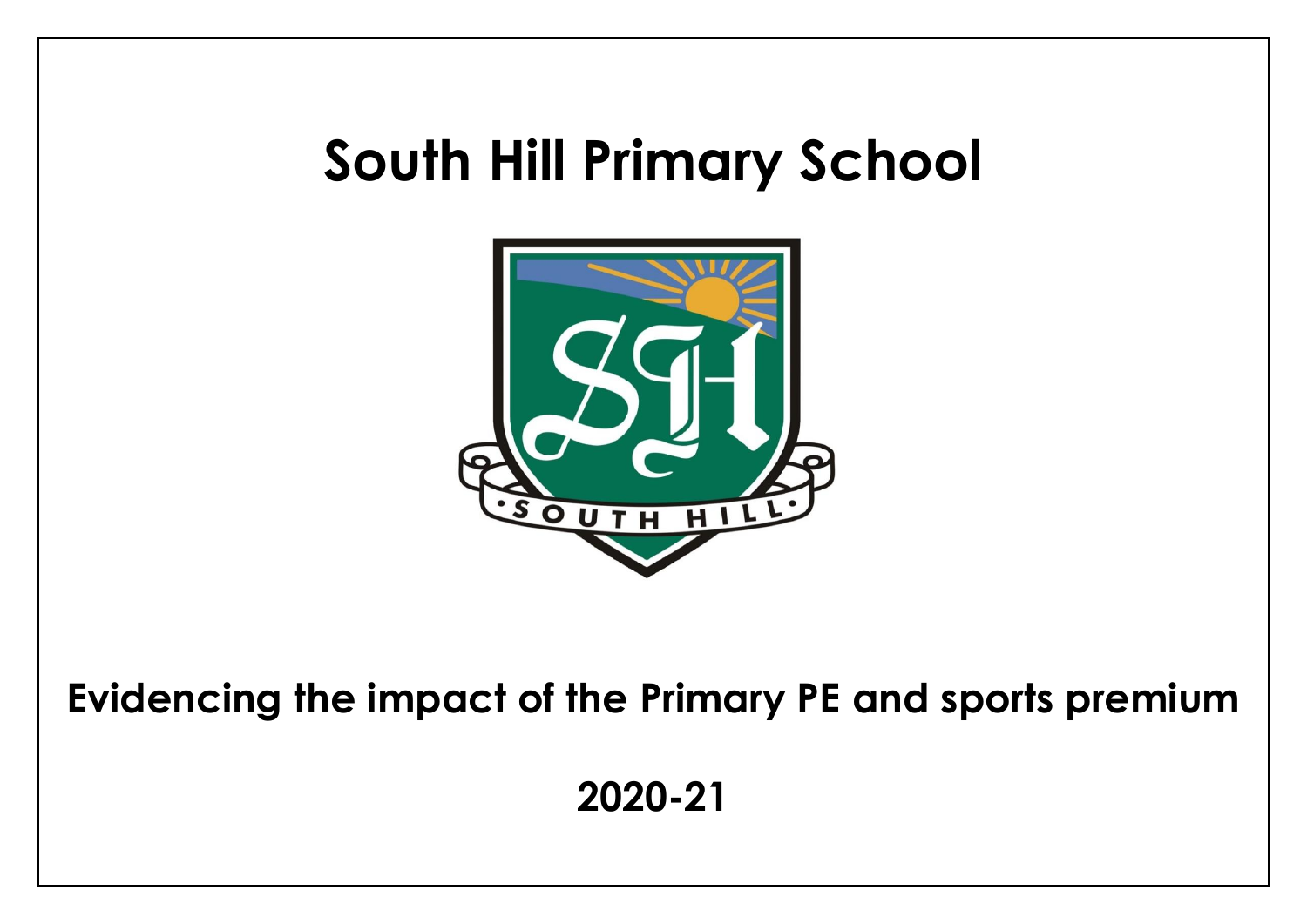| Key achievements to date until July 2021:                                                                                                                                                                                                                                                                                                                                                                                                                                                                            | Areas for further improvement and baseline evidence of need:                                                                                                                                                                                           |
|----------------------------------------------------------------------------------------------------------------------------------------------------------------------------------------------------------------------------------------------------------------------------------------------------------------------------------------------------------------------------------------------------------------------------------------------------------------------------------------------------------------------|--------------------------------------------------------------------------------------------------------------------------------------------------------------------------------------------------------------------------------------------------------|
| Pupil voice reflects that PE and fitness are thoroughly enjoyed activities<br>across the school.<br>Inclusivity: The vast majority of pupils are participating in the Daily Mile<br>and competitively too.<br>Rising popularity of the Games Club here at school with increasing<br>numbers.<br>We continue to offer a wide range of sports clubs in and outside the<br>curriculum for all children and to ensure that (with the membership of<br>DSSN) the school participates in local tournaments and activities. | Increase the amount of active learning in classrooms.<br>Enter more B teams into competitions.<br>Increase the amount of CPD for staff – particularly in active learning.<br>Club for less active children.<br>Improve assessment for impact of clubs. |

Did you carry forward an underspend from 2019-20 academic year into the current academic year? NO

| Total amount carried forward from 2019/2020:     | £O      |
|--------------------------------------------------|---------|
| + Total amount for this academic year 2020/2021: | £19,650 |
| $=$ Total to be spent by 31st July 2021:         | £19,650 |
| Total amount spent 2020/2021:                    | £19,020 |
| <b>Total amount carried forward:</b>             | £630    |



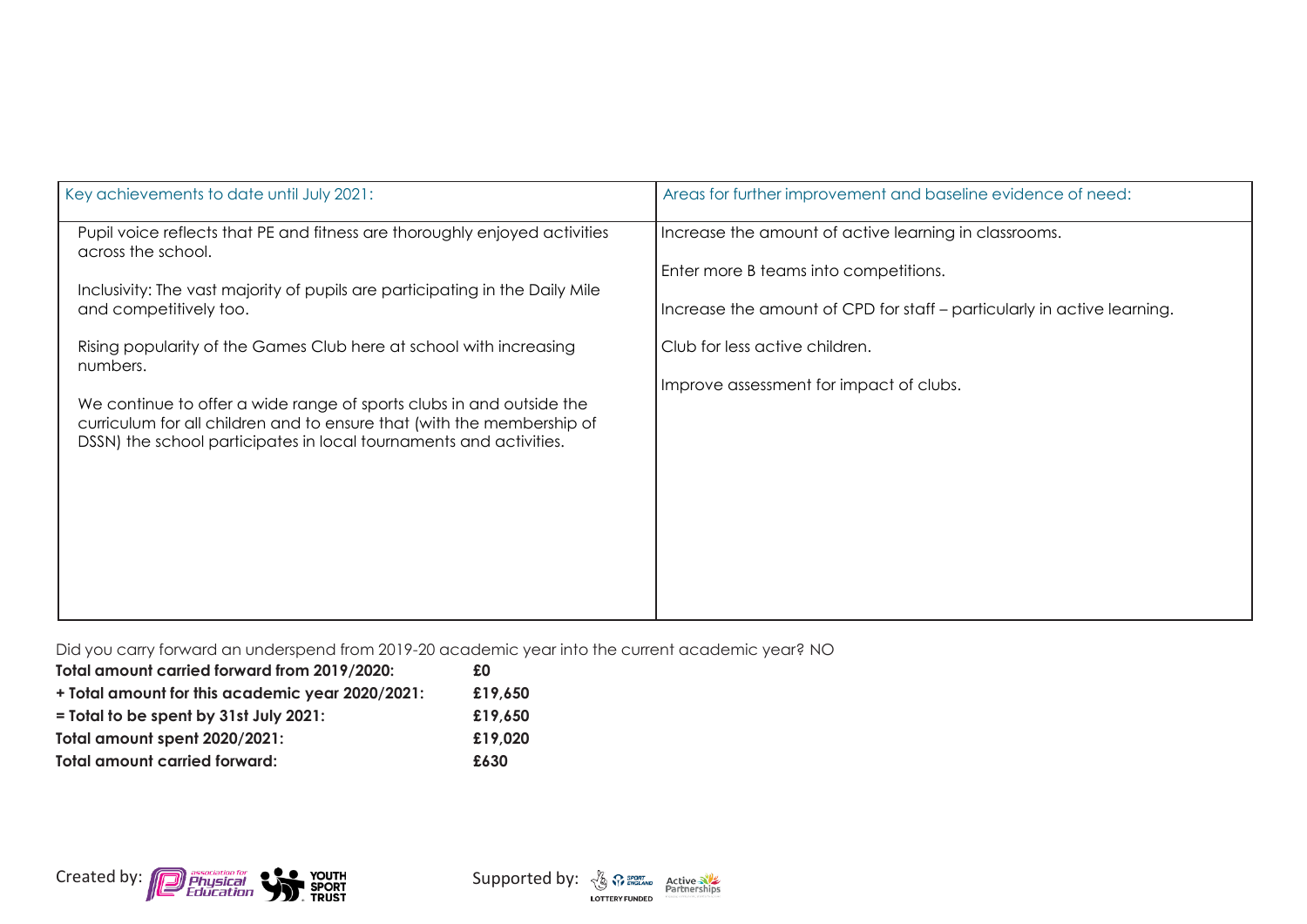| What percentage of your current Year 6 cohort swim competently, confidently and proficiently over a distance of at<br>least 25 metres?<br>N.B. Even though your pupils may swim in another year please report on their attainment on leaving primary schoolat<br>the end of the summer term 2021.<br>Please see note above. | 81%                                                         |
|-----------------------------------------------------------------------------------------------------------------------------------------------------------------------------------------------------------------------------------------------------------------------------------------------------------------------------|-------------------------------------------------------------|
| What percentage of your current Year 6 cohort use a range of strokes effectively [for example, front crawl, backstroke<br>and breaststroke]?<br>Please see note above.                                                                                                                                                      | 86%                                                         |
| What percentage of your current Year 6 cohort perform safe self-rescue in different water-based situations?                                                                                                                                                                                                                 | 74%                                                         |
| Schools can choose to use the Primary PE and sport premium to provide additional provision for swimming but thismust<br>be for activity over and above the national curriculum requirements. Have you used it in this way?                                                                                                  | No – due to getting a space at the<br>local leisure centre. |



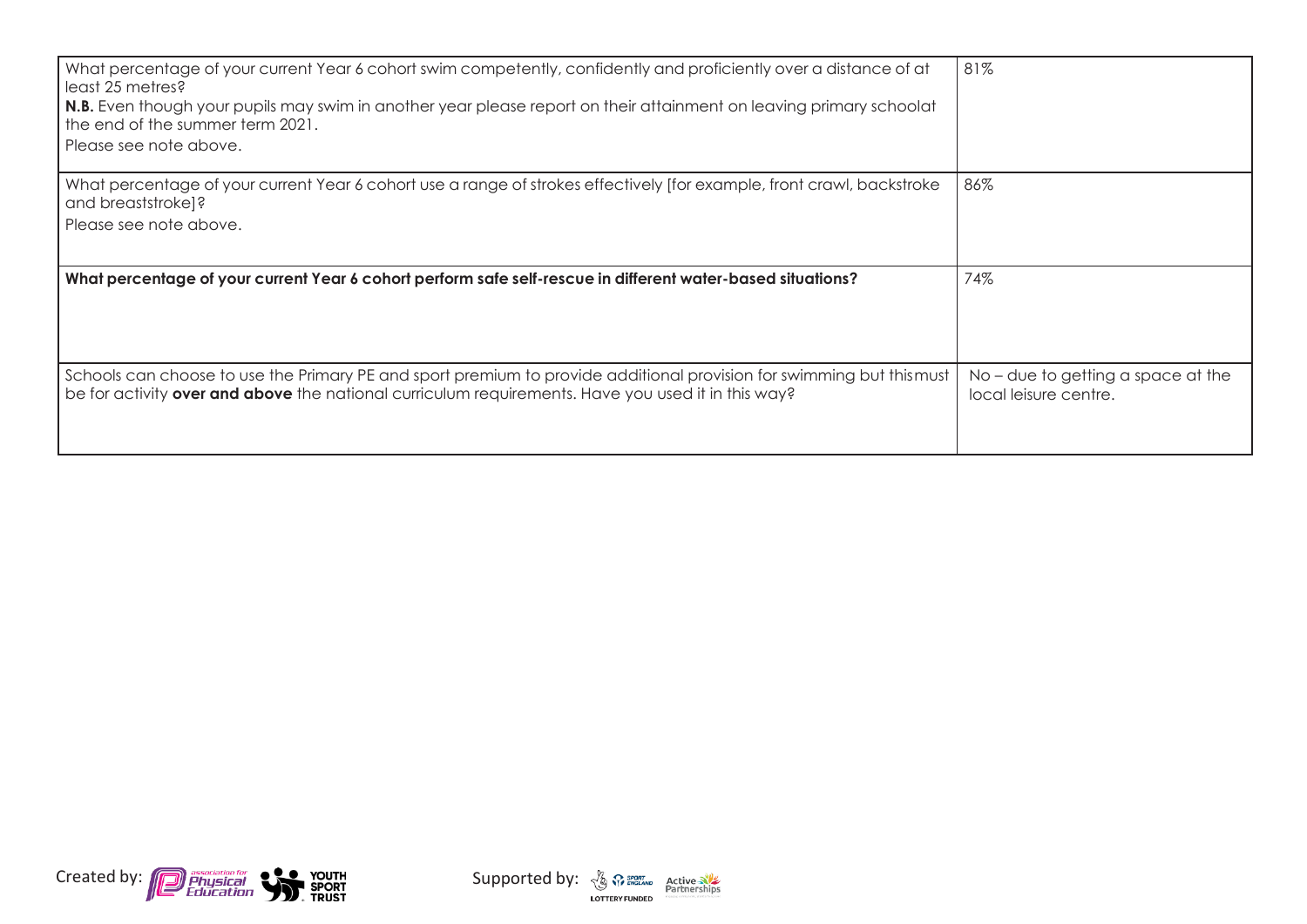| Academic Year: 2020/21                                                                                                                                                    | Total fund allocated: £19,650                                                                                                                                                                                             | Date Updated: July 2021 |                                                                                                                                               |                                                                             |
|---------------------------------------------------------------------------------------------------------------------------------------------------------------------------|---------------------------------------------------------------------------------------------------------------------------------------------------------------------------------------------------------------------------|-------------------------|-----------------------------------------------------------------------------------------------------------------------------------------------|-----------------------------------------------------------------------------|
|                                                                                                                                                                           | Key indicator 1: The engagement of all pupils in regular physical activity - Chief Medical Officers guidelines recommend that<br>primary school pupils undertake at least 30 minutes of physical activity a day in school |                         |                                                                                                                                               |                                                                             |
| Intent                                                                                                                                                                    | Implementation                                                                                                                                                                                                            |                         | Impact                                                                                                                                        |                                                                             |
| Your school focus should be clear<br>what you want the pupils to know<br>and be able to do and about<br>what they need to learn and to<br>consolidate through practice:   | Make sure your actions to achieve<br>are linked to your intentions:                                                                                                                                                       | Funding<br>allocated:   | Evidence of impact: what<br>do pupils now know and<br>what can they now do?<br>What has changed?                                              | Sustainability and suggested<br>next steps:                                 |
| All children in the school getting 30<br>minutes of physical activity every day<br>within school time through cross-<br>curricular approaches.                            | PE leader to purchase Teach<br>Active and provide staff training<br>on active learning.                                                                                                                                   | £975                    | Lessons are more active and<br>outside more. As a result,<br>children are more aware of<br>the need to be active<br>throughout the day. Staff | Staff inset September 2021                                                  |
| To increase the amount of physical<br>activity in the classroom environment,<br>in particular in classes and lessons<br>where the children can typically be<br>sedentary. | PE lead to purchase Cross-<br>Curricular Orienteering -<br>https://www.crosscurricularorient<br>eering.co.uk/benefits-for-<br>schools/                                                                                    | £1,645                  | have commented that<br>behaviour has improved<br>after active lessons.                                                                        | Online training =<br>September 2021<br>Set $up = 8th$ September             |
|                                                                                                                                                                           | Staff to attend online or face to<br>face CPD provided by the DSSN<br>on Teach Active.                                                                                                                                    |                         | Staff are more confident in<br>teaching PE due to a range<br>of courses available this year.                                                  |                                                                             |
|                                                                                                                                                                           | Sports coach to provide clubs<br>for KS1 and KS2.                                                                                                                                                                         | £12,910                 |                                                                                                                                               |                                                                             |
| To increase the amount of physical<br>activity at lunch times and provide<br>more opportunities for our Sports                                                            | Teaching assistant to provide a<br>lunchtime KS2 club.                                                                                                                                                                    |                         | Children enjoyed netball and<br>football clubs and<br>competitive matches in the                                                              | Pupil voice in September<br>2021 to determine clubs for<br>this year.       |
| ambassadors to lead clubs.                                                                                                                                                | The play leaders to run a club<br>aimed at less active children<br>identified (when safe to do so).                                                                                                                       |                         | Summer term.<br>Lunchtime club improved<br>behaviour in year 5.                                                                               | Continue lunchtime club x<br>4 days with TA.                                |
|                                                                                                                                                                           | PE leader to purchase<br>equipment to enable our sports<br>ambassadors to lead clubs.                                                                                                                                     | £280                    |                                                                                                                                               | Sports ambassadors to run<br>a club with younger<br>children at lunchtime - |





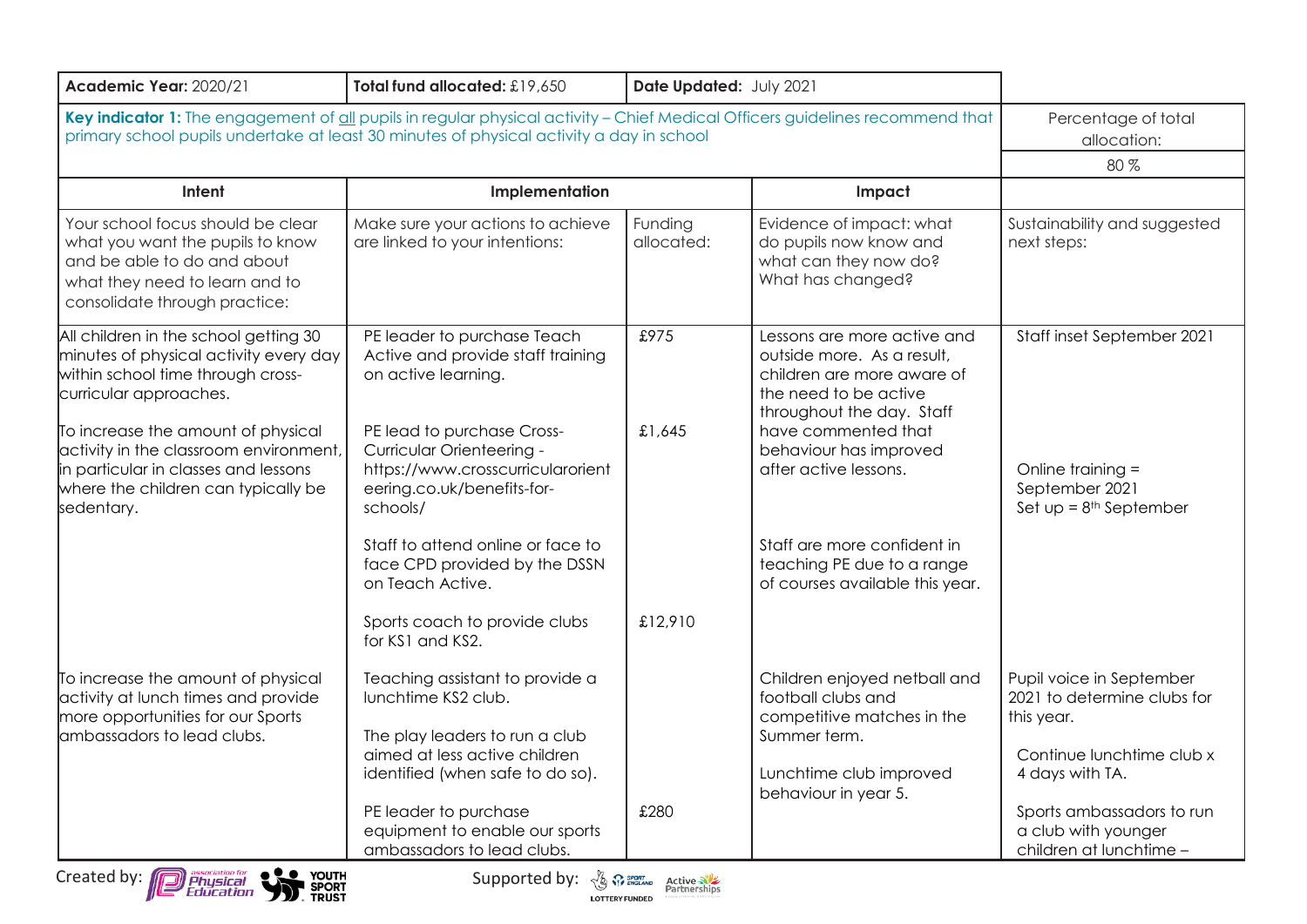|                                                                                                                                                                                                          | (dodgeball, tennis, table tennis<br>$\ldots)$                                                                                                                                    |                                        |                                                                                                                                                                                      | have this better timetabled<br>and use pupil voice to help<br>decide what to run.<br>Sports coach to run a club<br>with those inactive children<br>identified in September<br>2021. |
|----------------------------------------------------------------------------------------------------------------------------------------------------------------------------------------------------------|----------------------------------------------------------------------------------------------------------------------------------------------------------------------------------|----------------------------------------|--------------------------------------------------------------------------------------------------------------------------------------------------------------------------------------|-------------------------------------------------------------------------------------------------------------------------------------------------------------------------------------|
| Key indicator 2: The profile of PESSPA being raised across the school as a tool for whole school improvement                                                                                             |                                                                                                                                                                                  |                                        |                                                                                                                                                                                      | Percentage of total<br>allocation:                                                                                                                                                  |
|                                                                                                                                                                                                          |                                                                                                                                                                                  |                                        |                                                                                                                                                                                      | 3%                                                                                                                                                                                  |
| Intent                                                                                                                                                                                                   | Implementation                                                                                                                                                                   |                                        | Impact                                                                                                                                                                               |                                                                                                                                                                                     |
| Your school focus should be clear<br>what you want the pupils to know<br>and be able to do and about<br>what they need to learn and to<br>consolidate through practice:                                  | Make sure your actions to achieve<br>are linked to your intentions:                                                                                                              | Funding<br>allocated:                  | Evidence of impact: what<br>do pupils now know and<br>what can they now do?<br>What has changed?                                                                                     | Sustainability and suggested<br>next steps:                                                                                                                                         |
| Embed celebrations of pupils<br>leading healthy lifestyles.                                                                                                                                              | Continue to develop a whole<br>school approach to rewarding<br>pupils for their sporting<br>achievements (celebration<br>assembly/tree).                                         | N/A                                    | Children feel valued as their<br>achievements are recognised.                                                                                                                        | Have a regular sport's<br>assembly to celebrate<br>children's achievements.                                                                                                         |
|                                                                                                                                                                                                          | Lunchtime sports leaders (when<br>safe to do so).<br>Build on school values to improve<br>school ethos and moral<br>development.                                                 |                                        | KS1 enjoyed working with our<br>sports leaders at lunch time<br>which helped with their<br>behaviour at lunch time.                                                                  | Better timetabled lunch time<br>clubs run by our year 6<br>leaders.                                                                                                                 |
| Cross curricular lessons delivered<br>with PE and other subjects - maths<br>and English.<br>To promote sports and PE through<br>assemblies run by professionals who<br>have succeeded through the sports | Train staff on how to use Teach<br>Active and Imoves to ensure<br>children are less sedentary in<br>lessons.<br>PE Lead to celebrate sporting<br>achievements both in school and | £495<br>See key<br>indicator 1.<br>N/A | Staff received training by PE<br>Lead over Teams due to<br>covid. Their lessons have<br>been much more active this<br>year, including the use of the<br>playground in core subjects. | Further staff training in<br>September to remind<br>teachers and show new staff<br>how to use these to teach<br>high quality PE lessons and to<br>use to make other subjects        |





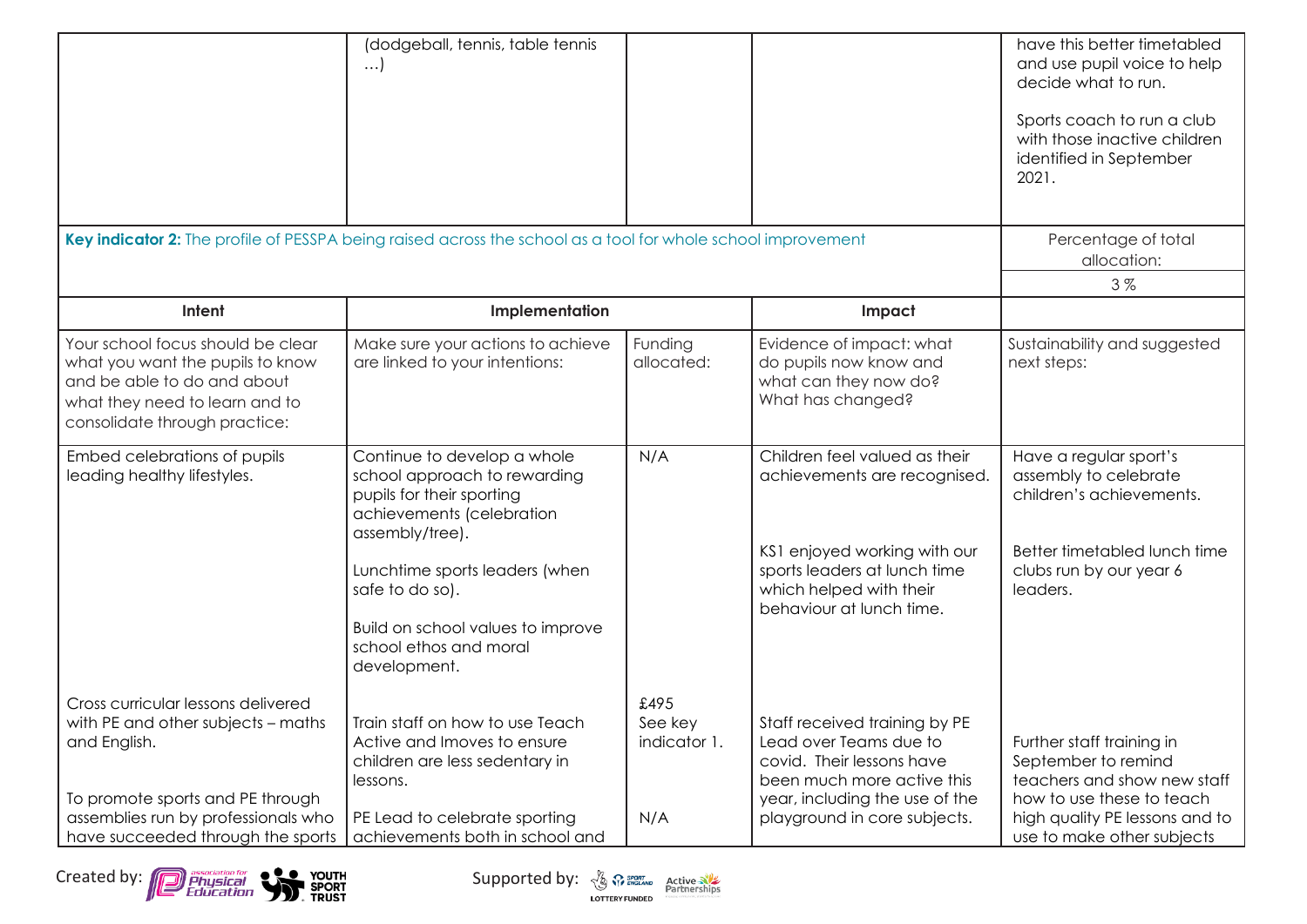| outside of school with the whole<br>pathway and through reward<br>assemblies where PE and school<br>school community.<br>Arrange for speakers or use<br>sport is celebrated as a whole<br>appropriate online assemblies to<br>school.<br>promote sport and PE. | Children enjoyed having their<br>achievements recognised.<br>They liked hearing about the<br>lives of athletes through<br>recorded assemblies. | more active.<br>Return to recognising the<br>children's achievements by<br>gaining a leaf for the tree.<br>More assemblies when<br>restrictions are lifted - visiting<br>athletes. |
|----------------------------------------------------------------------------------------------------------------------------------------------------------------------------------------------------------------------------------------------------------------|------------------------------------------------------------------------------------------------------------------------------------------------|------------------------------------------------------------------------------------------------------------------------------------------------------------------------------------|
|----------------------------------------------------------------------------------------------------------------------------------------------------------------------------------------------------------------------------------------------------------------|------------------------------------------------------------------------------------------------------------------------------------------------|------------------------------------------------------------------------------------------------------------------------------------------------------------------------------------|

| Key indicator 3: Increased confidence, knowledge and skills of all staff in teaching PE and sport |                                                                                                                                                                                                         |                         |                                                                                                                                                                                 | Percentage of total allocation:                                                                                                                                                                                                                                |
|---------------------------------------------------------------------------------------------------|---------------------------------------------------------------------------------------------------------------------------------------------------------------------------------------------------------|-------------------------|---------------------------------------------------------------------------------------------------------------------------------------------------------------------------------|----------------------------------------------------------------------------------------------------------------------------------------------------------------------------------------------------------------------------------------------------------------|
|                                                                                                   |                                                                                                                                                                                                         |                         |                                                                                                                                                                                 | 2%                                                                                                                                                                                                                                                             |
| Intent                                                                                            | Implementation                                                                                                                                                                                          |                         | Impact                                                                                                                                                                          |                                                                                                                                                                                                                                                                |
| Your school focus should be clear                                                                 | Make sure your actions to                                                                                                                                                                               | Funding                 | Evidence of impact: what do                                                                                                                                                     | Sustainability and suggested                                                                                                                                                                                                                                   |
| what you want the pupils to know<br>and be able to do and about<br>what they need to learn and to | achieve are linked to your<br>intentions:                                                                                                                                                               | allocated:              | pupils now know and what<br>can they now do?<br>What has<br>changed?                                                                                                            | next steps:                                                                                                                                                                                                                                                    |
| consolidate through practice:                                                                     |                                                                                                                                                                                                         |                         |                                                                                                                                                                                 |                                                                                                                                                                                                                                                                |
| All staff confident in teaching the<br>schemes of work.                                           | Staff voice.<br>Staff to be offered training from<br>DSSN.<br>PE lead to model how Imoves<br>and Teach Active works.<br>Imoves scheme of work<br>purchased and staff given<br>training during an inset. | See key<br>indicator 1. | Imoves has given teachers<br>more confidence in teaching<br>PE as well as using other<br>schemes when needed.<br>Staff can confidently know use<br>Imoves and Teach Active now. | Continue with Imoves from<br>September.<br>Staff inset in September to<br>remind staff, and new staff,<br>of their log ins and how to<br>use this to plan high quality<br>PE lessons. Set expectations,<br>use teach active activities at<br>least once a day. |
| Children to receive high quality PE<br>and sports lessons.                                        | Staff to observe sports coach<br>teaching once a half term.<br>Purchase sufficient equipment<br>so children behave well during<br>lessons.                                                              | See key<br>indicator 1. | Coaches have been observed<br>to provide teachers with further<br>skills and ideas on how to teach<br>high quality PE - rugby, golf,<br>cricket, ball games and<br>athletics.   | Continue to observe the<br>sports coach half termly.<br>Staff have noted that it<br>makes their lessons run more<br>smoothly and children                                                                                                                      |



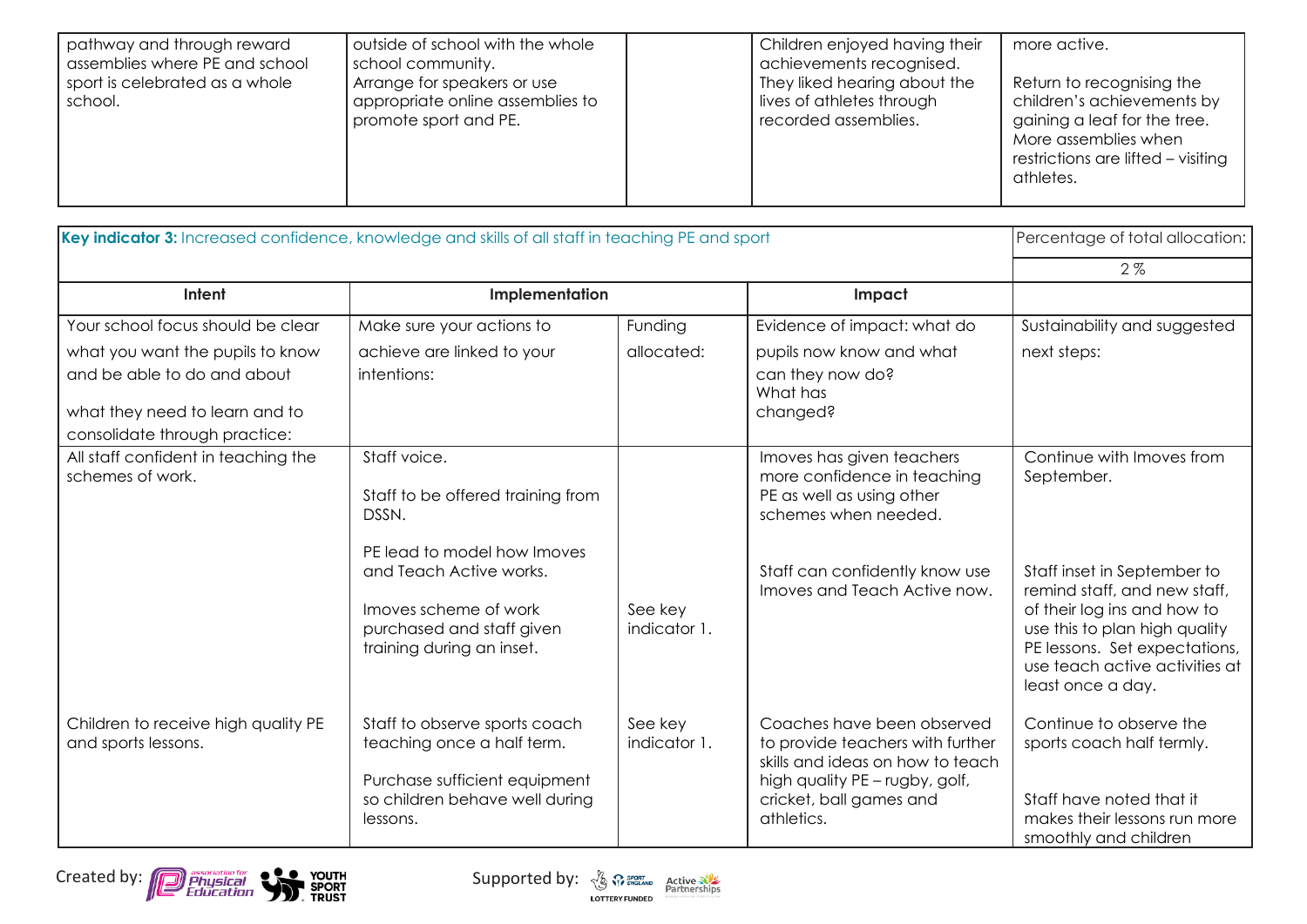|       | Key indicator 4: Broader experience of a range of sports and activities offered to all pupils<br>Percentage of total allocation: | £300<br>All staff to receive training from<br>the Herts Sports Partnership.<br>Staff to observe sports coaches<br>teaching their own classes:<br>Challenge Sport Education Ltd<br>£50<br>- Healthy Living workshop.<br>Challenge Sport Education Ltd<br>- Year 6 and Year 1 - FREE.<br>Chance to Shine Cricket - years<br>$3$ and $5$ – FREE.<br>Tag Rugby - Saracens<br>coaching/festival - FREE. | Staff enjoyed the wealth of<br>training offered, their<br>confidence has greatly<br>improved as they have learnt<br>new skills and new ideas for<br>their PE lessons.<br>Year 4 and year 5 enjoyed the<br>healthy living workshops and<br>learned about the importance of<br>keeping healthy. They liked<br>learning about brain breaks in<br>particular and are going to<br>continue to use them in class to<br>support behaviour and<br>motivation. | behave better when there is<br>plenty of equipment at<br>hand.<br>Continue to book training -<br>staff voice in September to<br>reassess.<br>Book the workshops for<br>different year groups next<br>year.<br>Use as many free coaches as<br>possible. |
|-------|----------------------------------------------------------------------------------------------------------------------------------|----------------------------------------------------------------------------------------------------------------------------------------------------------------------------------------------------------------------------------------------------------------------------------------------------------------------------------------------------------------------------------------------------|-------------------------------------------------------------------------------------------------------------------------------------------------------------------------------------------------------------------------------------------------------------------------------------------------------------------------------------------------------------------------------------------------------------------------------------------------------|--------------------------------------------------------------------------------------------------------------------------------------------------------------------------------------------------------------------------------------------------------|
| $1\%$ |                                                                                                                                  |                                                                                                                                                                                                                                                                                                                                                                                                    |                                                                                                                                                                                                                                                                                                                                                                                                                                                       |                                                                                                                                                                                                                                                        |



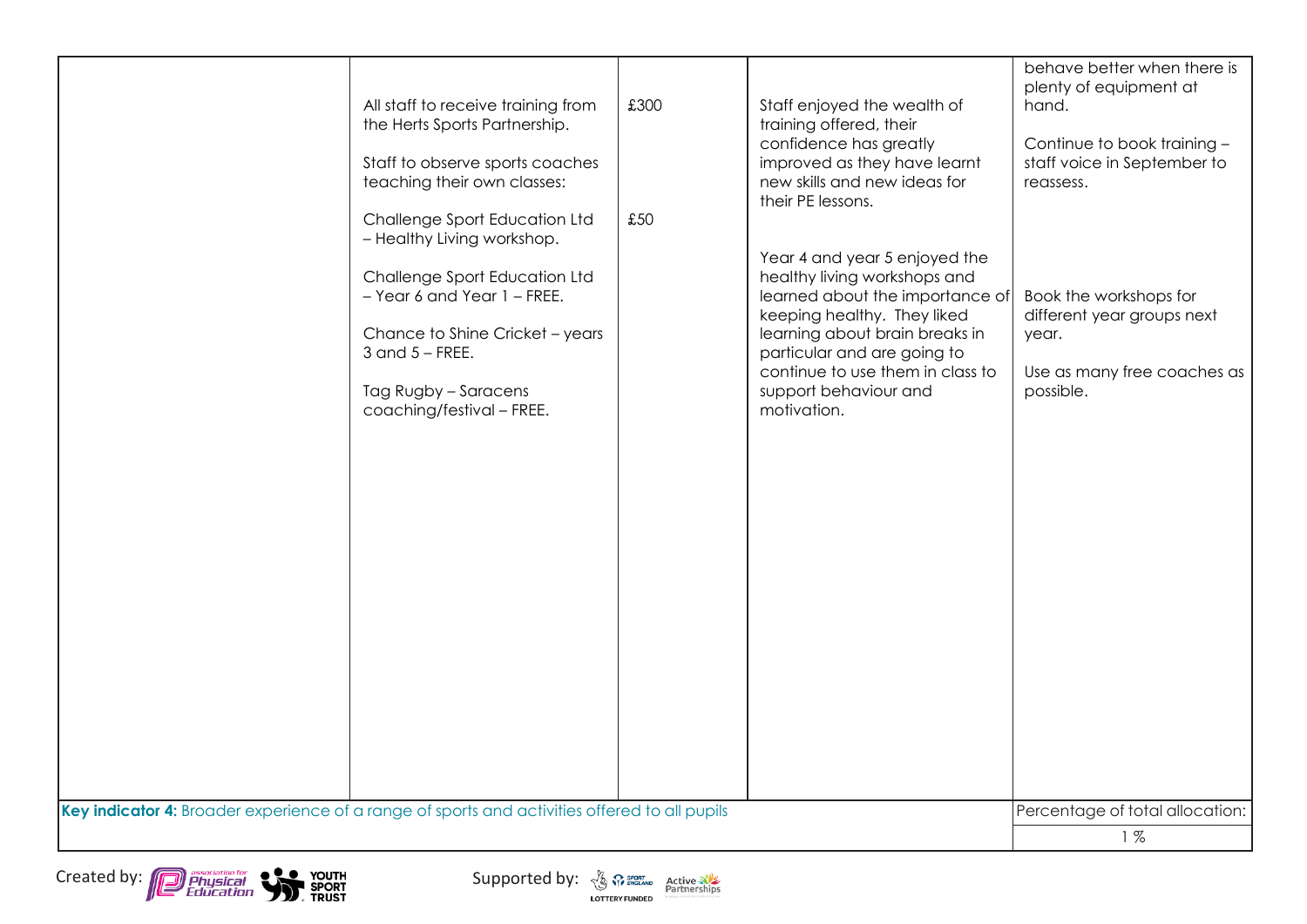| Intent                                                                                                                                                                  | Implementation                                                                                                                                                                                                                  |                       | Impact                                                                                                                                   |                                                                                                                    |
|-------------------------------------------------------------------------------------------------------------------------------------------------------------------------|---------------------------------------------------------------------------------------------------------------------------------------------------------------------------------------------------------------------------------|-----------------------|------------------------------------------------------------------------------------------------------------------------------------------|--------------------------------------------------------------------------------------------------------------------|
| Your school focus should be clear<br>what you want the pupils to know<br>and be able to do and about<br>what they need to learn and to<br>consolidate through practice: | Make sure your actions to<br>achieve are linked to your<br>intentions:                                                                                                                                                          | Funding<br>allocated: | Evidence of impact: what do<br>pupils now know and what<br>can they now do?<br>What has<br>changed?                                      | Sustainability and suggested<br>next steps:                                                                        |
| Additional achievements:<br>Range of extra curricular activities<br>increased and includes those<br>requested by the children<br>(basketball/golf).                     | Subject leader and sports<br>coach to communicate with<br>pupils regularly.<br>Subject leader to speak to<br>children identified who are not<br>doing extra curricular activities<br>and ask why/what sport they<br>want to do. |                       | Golf, rugby, cricket, athletics<br>and ball game coaches have<br>come in this year to teach the<br>children and be observed by<br>staff. | Make sports week better in<br>2020 - range of coaches.<br>Use a pupil voice in<br>September to help with<br>ideas. |
| Extra curricular activities and<br>competitions that include those for<br>SEND that responds to their needs<br>and wants.                                               | Golf lessons for year 1, year 2<br>and year 3.                                                                                                                                                                                  | £240                  | Children greatly enjoyed the<br>golf sessions from the Golf Trust.<br>This was booked after pupil<br>voice showed an interest.           | Use Golf Trust again during<br>sports week.                                                                        |